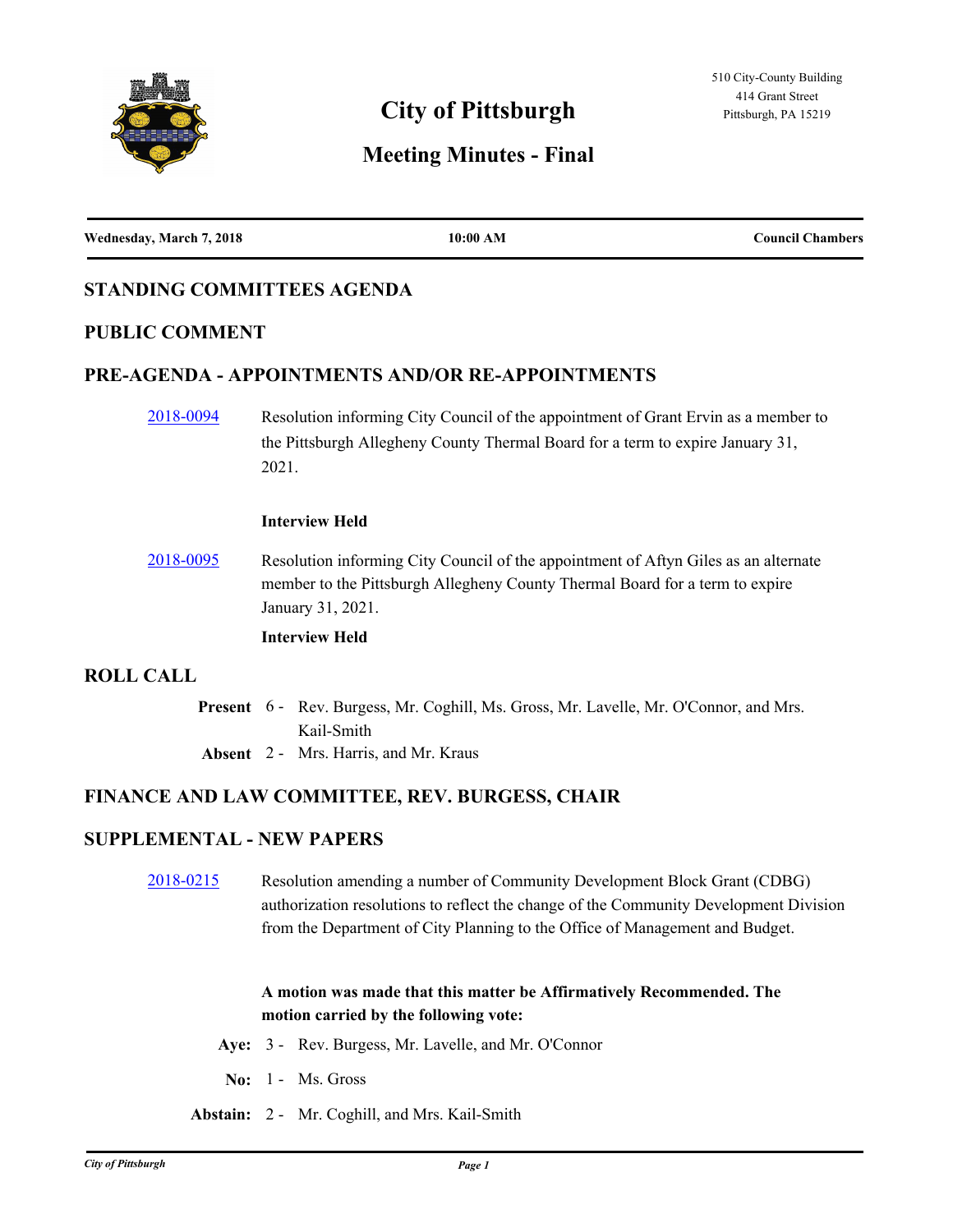**Absent:** 2 - Mrs. Harris, and Mr. Kraus

#### **DEFERRED PAPERS**

[2018-0111](http://pittsburgh.legistar.com/gateway.aspx?m=l&id=/matter.aspx?key=22410) Resolution providing for the issuance of a warrant in the total sum of Twenty Eight Thousand Dollars (\$28,000.00) in favor of Tiffany Angelini and Ernest Simon, Esquire, fully releasing the City from all claims and liability for alleged personal injuries as described in a lawsuit filed in the Allegheny County Court of Common Pleas at G.D. 13-007464. *(Executive Session held 3-1-18)*

## **A motion was made that this matter be Affirmatively Recommended. The motion carried.**

[2018-0127](http://pittsburgh.legistar.com/gateway.aspx?m=l&id=/matter.aspx?key=22426) Resolution authorizing the issuance of a warrant in favor of Pepper Hamilton LLP, Suite 5000, 500 Grant St., Pittsburgh, PA l5219 for professional consulting and legal services in relation to False Claims Act litigation in an amount not to exceed Eighteen Thousand Sixteen Dollars and Fifty-Six Cents (\$18,016.56). *(Executive Session held 3-6-18)*

# **A motion was made that this matter be Affirmatively Recommended. The motion carried.**

## **NEW PAPERS**

[2018-0147](http://pittsburgh.legistar.com/gateway.aspx?m=l&id=/matter.aspx?key=22446) Resolution authorizing the issuance of a warrant in favor of Robert A. Creo, Labor Arbitrator, 1151 Freeport Road, Suite 347, Pittsburgh, PA 15238-3103 for arbitration fees for a three day hearing related to Grievance 17-012 in an amount not to exceed Three Thousand Five Hundred Dollars (\$3,500.00).

## **A motion was made that this matter be Affirmatively Recommended. The motion carried.**

[2018-0148](http://pittsburgh.legistar.com/gateway.aspx?m=l&id=/matter.aspx?key=22447) Resolution authorizing issuance of a warrant in the amount of \$5,000.00, in favor of Nathan Awai, 211 Attica Street, Pittsburgh, PA 15220 for reimbursement of his homeowner's deductible for repairs to his residence after a City Environmental Services vehicle backed into a Duquesne Light Pole at this location, knocking the pole into his residence on August 8, 2017.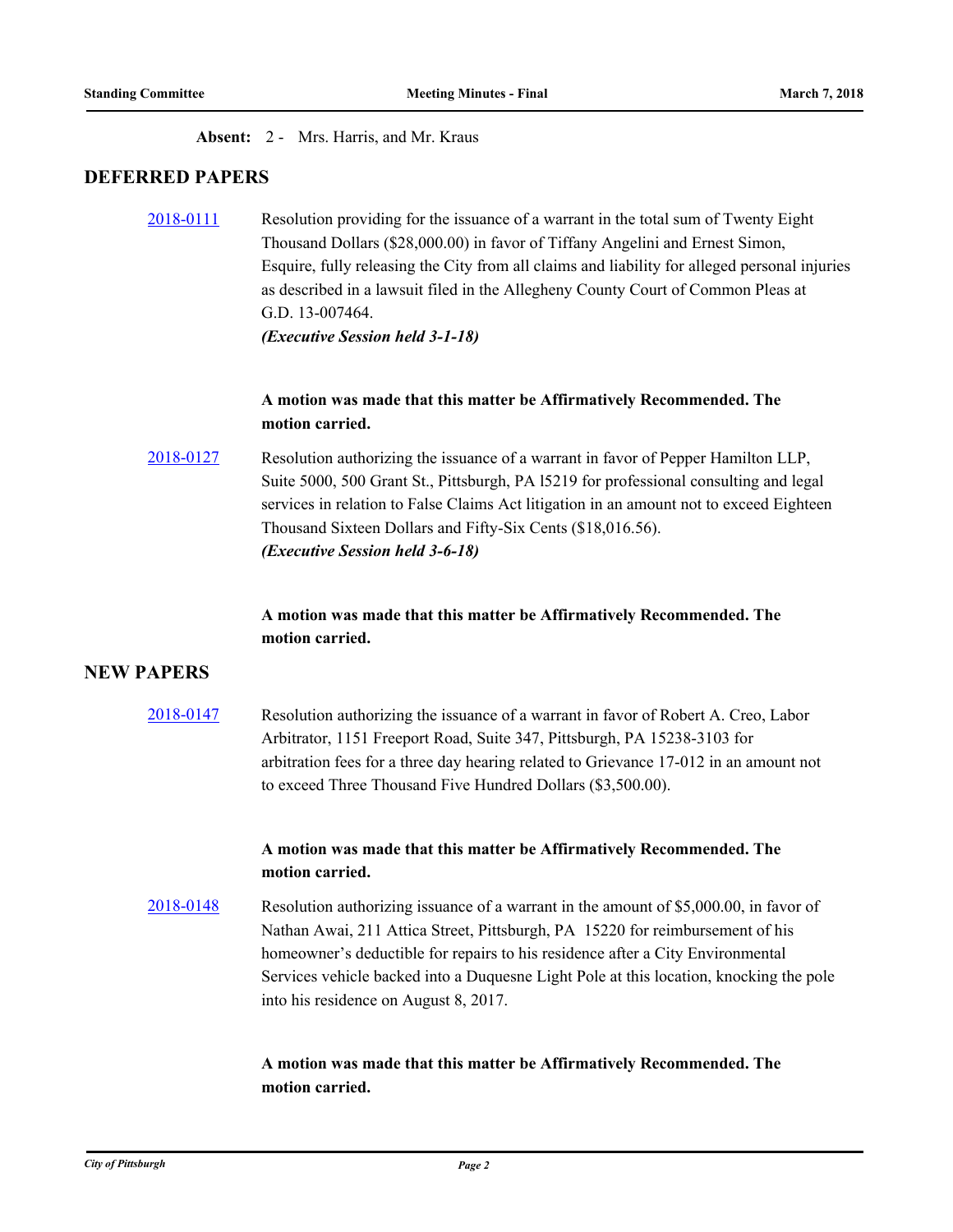[2018-0149](http://pittsburgh.legistar.com/gateway.aspx?m=l&id=/matter.aspx?key=22448) Resolution authorizing issuance of a warrant in the amount of \$5,785.67, in favor of Duquesne Light Company, ATTN: Carolyn K. Cingel, 411 Seventh Avenue, Mail Drop 16-1, Pittsburgh, PA 15219 for damage to their light pole near 115 Attica Street, Pittsburgh, 15220 from a City ES vehicle backing into it and knocking it into a residence on August 8, 2017.

#### **A motion was made that this matter be Affirmatively Recommended. The motion carried.**

[2018-0150](http://pittsburgh.legistar.com/gateway.aspx?m=l&id=/matter.aspx?key=22449) Resolution authorizing, pursuant to Ch. 210 ("Acceptance of Gifts to City") of the City Code, the Mayor and the Director of the Department of Public Safety to accept a donation from the Pittsburgh Downtown Partnership of Ten Thousand Dollars (\$10,000.00) to assist the City of Pittsburgh Bureau of Police with re-establishing the mounted unit.

## **A motion was made that this matter be Affirmatively Recommended. The motion carried.**

[2018-0151](http://pittsburgh.legistar.com/gateway.aspx?m=l&id=/matter.aspx?key=22450) Resolution authorizing, pursuant to Ch. 210 ("Acceptance of Gifts to City") of the City Code, the Mayor and the Director of the Department of Public Safety to accept a donation from the Pittsburgh Downtown Partnership of Ten Thousand Dollars (\$10,000.00) to assist the City of Pittsburgh Bureau of Police with operating the Zone 2 Cultural District Substation.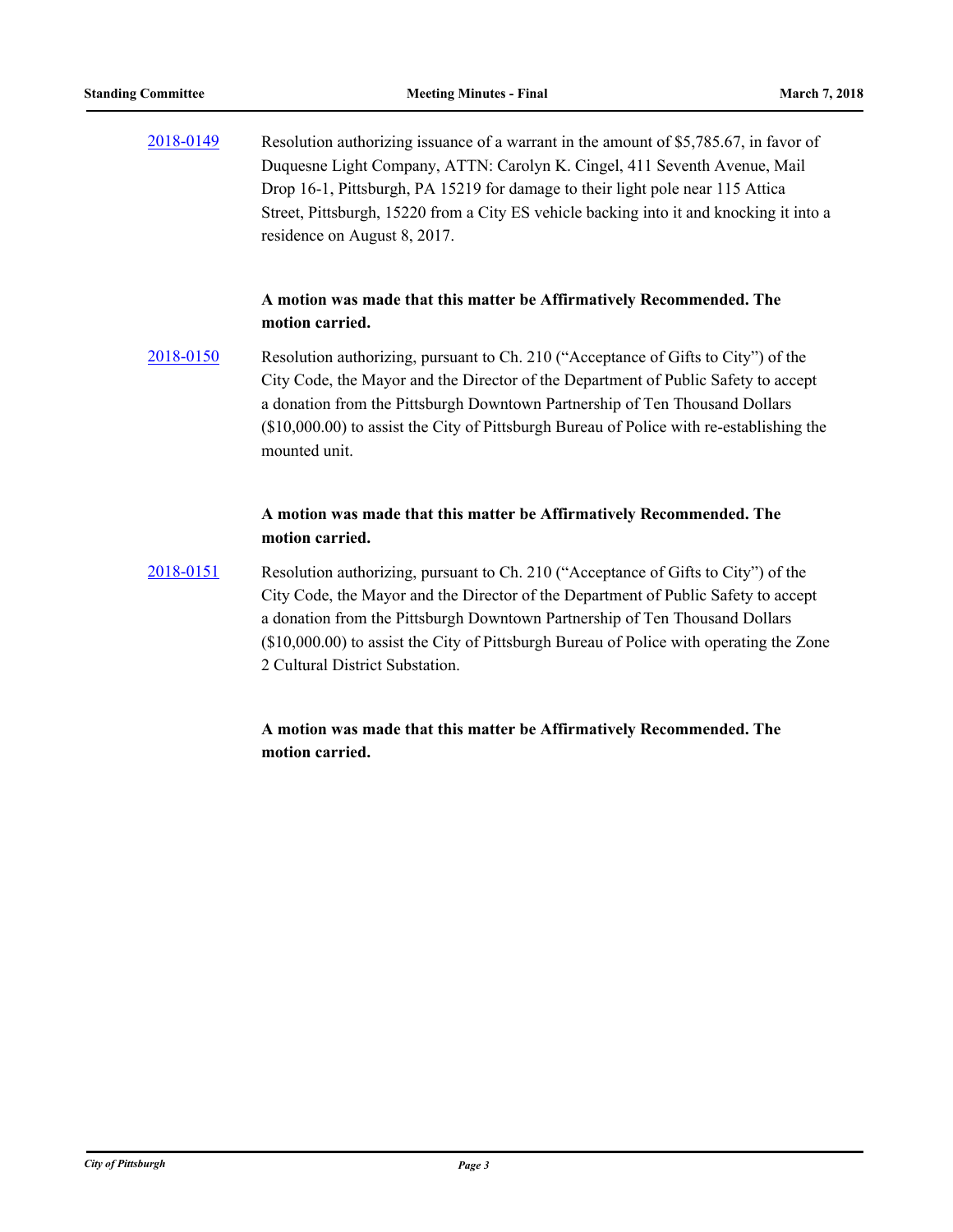# **INVOICES**

# **INVOICES FOR COUNCIL APPROVAL**

**The following departmental invoices not covered under a contract with the City shall be paid by the City Controller after the invoices have been approved by City Council at the March 7th 2018 Standing Committees meeting. A completed standard form detailing the expenditures is attached to all of the below listed invoices. No payments will be made to any of the below listed vendors prior the approval of City Council.** 

# **CITY COUNCIL**

| Bell, Emily – reimbursement/coffee (Dist. 7)          | 13.95    |        |
|-------------------------------------------------------|----------|--------|
| Bellamonte Pizza – food for community event (Dist. 2) |          | 200.84 |
| Coffee Serv., Inc. – coffee service (Dist. 9)         | 127.92   |        |
| Pittsburgh Mailing – mailing service (Dist. 6)        | 1,244.44 |        |

## **OMB**

| New Pittsburgh Courier – announcement for intent to release CDBG funds |        |
|------------------------------------------------------------------------|--------|
| 1,035.32                                                               |        |
| Shred-It – document destruction services for CDBG division             | 50.00  |
| Commonwealth of PA – submission fee for RACP grant                     | 500.00 |
| Commonwealth of PA – submission fee for RACP grant                     | 500.00 |

## **LAW**

| <b>AKF Reporters Incorporated – depositions</b>                            | 1,609.15 |          |
|----------------------------------------------------------------------------|----------|----------|
| <b>Allegheny County – deposition transcript</b>                            | 70.00    |          |
| Jocelyn A Banks – reimbursement for postage for mailing in litigation case |          |          |
| 28.80                                                                      |          |          |
| Pennsylvania Bar Institute – continuing legal education course             |          | 299.00   |
| Zobrak, Michael $E$ – arbitration services regarding a case                |          | 1,526.22 |
|                                                                            |          |          |

# **HUMAN RESOURCES**

| <b>Community College of Beaver County – advertising</b> | 65.00  |
|---------------------------------------------------------|--------|
| RecruitMilitary – advertising<br>1,136.00               |        |
| Dalimonte, Brandon – reimbursement for notary exam fees | 107.00 |
| Zappa, Kathleen – reimbursement for notary exam fee     | 65.00  |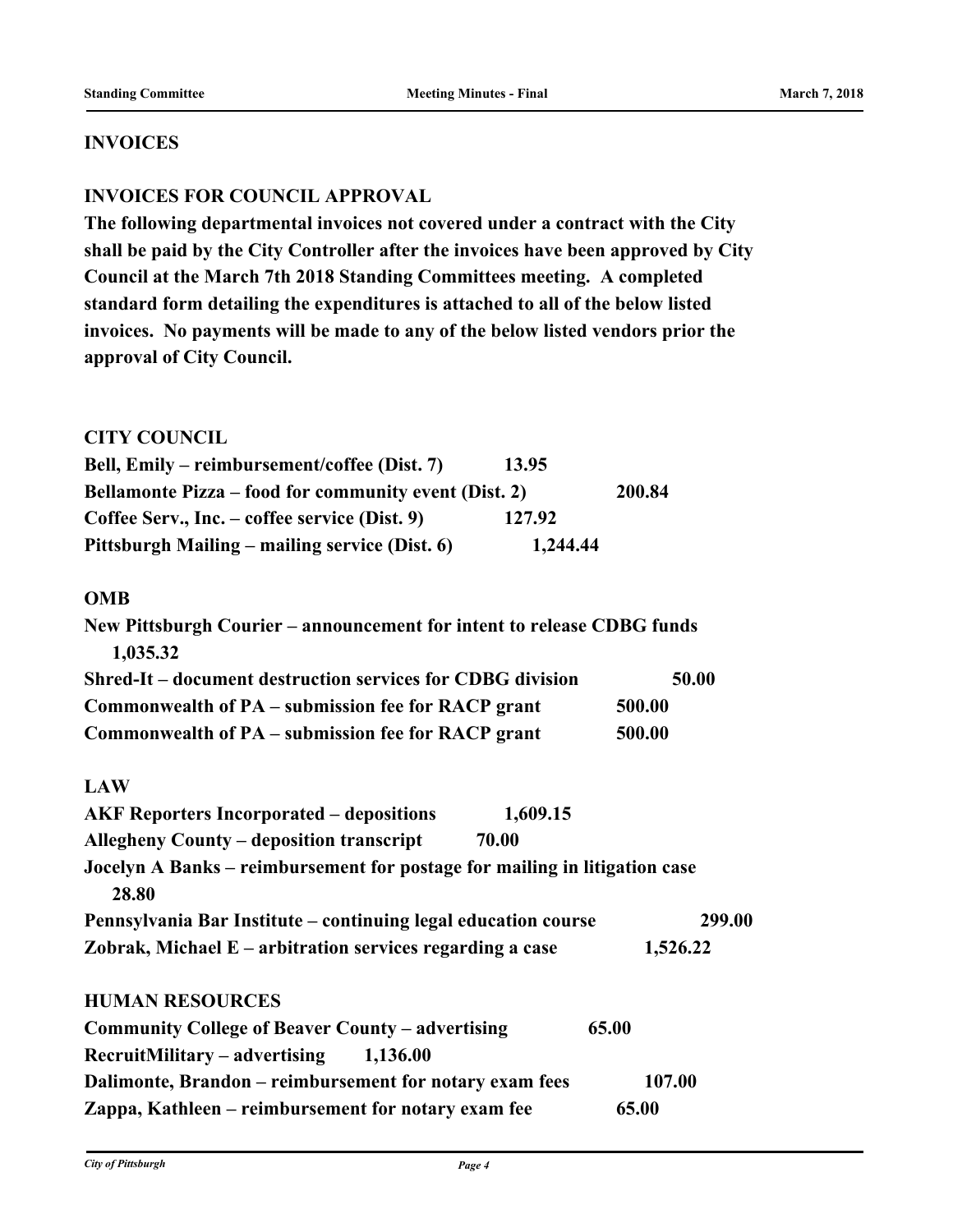| <b>PLI</b>                                                                              |
|-----------------------------------------------------------------------------------------|
| Hill, Brian P - reimbursement for certification renewals<br>100.00                      |
| Kelly, Timothy – reimbursement for state certification required for position<br>100.00  |
| Schrecengost, Donald – reimbursement for ICC certification<br>95.00                     |
| <b>PUBLIC SAFETY ADMIN</b>                                                              |
| 150.00<br>Salsa Pittsburgh – dance lessons for Valentine's on Ice special event         |
| Sciulli's Pizza – pizza for Valentine's on Ice special event<br>140.00                  |
| <b>POLICE</b>                                                                           |
| Markl Supply - 2 rifles for SWAT team<br>361.58                                         |
| Roaring Brooke Veterinary Service – veterinary services for mounted unit<br>554.00      |
| <b>S&amp;D Calibration Services - Enrad/Accutrak certification</b><br>409.00            |
| Jason Campbell Horse Shoeing – shoeing horses for mounted unit<br>650.00                |
| <b>OMI</b>                                                                              |
| <b>Iron Mountain Records Management – storage of documents</b><br>272.75                |
| Net Transcripts Inc – transcription of case interviews<br>308.45                        |
| <b>PUBLIC WORKS</b>                                                                     |
| Ghafoor, Tahajud – renewal of CDL class B<br>94.50                                      |
| Wilkes, Mark - renewal of CDL class B<br>114.50                                         |
| Atlas Clay & Metal Products Inc - 12" drainage pipe for Muldowney Ave drain<br>1,794.00 |
| <b>CPRB</b>                                                                             |
| Black & White Reunion - Summit Against Racism program book advertisement<br>325.00      |
| Carpenter, Don – videography production services<br>125.00                              |
| A motion was made to Approve. The motion carried.                                       |

# **INTRA DEPARTMENTAL TRANSFERS**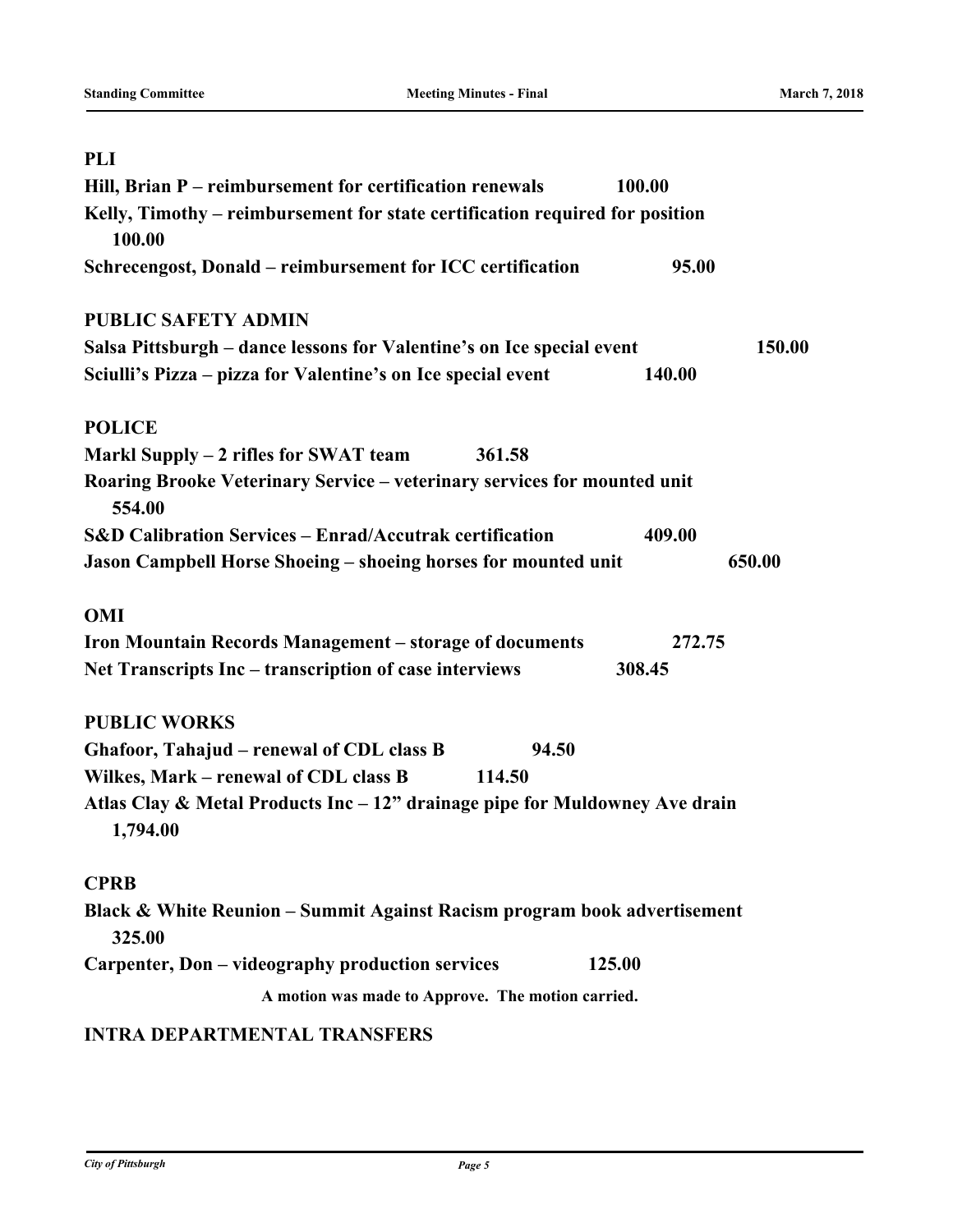# **P-CARD APPROVALS**

**The following Purchase Card transactions are submitted for your approval, March 7, 2018 Department Vendor Name Comments/Description Item Total City Clerk IIMC (\$395.00) City Clerk Responsible Hospitality Institute (Weiland, Kate) Registration for Councilman Kraus for the Sociable City Summit in New Orleans. \$450.00 OMB USPS PO 4166320071 (Olzinger, Jennifer) overnight postage to BOA after mailroom closed \$24.70 OMB Twenty Eighty Strategy (Olzinger, Jennifer) 4 day contract management training course - Dorman \$1,120.00 Innovation & Performance E PLUS TECHNOLOGY INC (Christian, Debra) Network UPS battery adapters; (Hill, Stacy) Cables - approved \$135.10 Controller APL APPLE ONLINE STORE (DiNardo, Gina, 03/01/18 10:59) App dev credit (\$6.93) Human Relations, HUD trust fund Fiverr (Salem, Rachel) The Commission was in need of a logo for the Affirmatively Furthering Fair Housing Task Force for community engagement purposes. This was a one time purchase with a quick turnaround \$11.00 Human Resources Delta Foundation of Pittsburgh (Vogel, Pam) Registration Fee for Pride Festival. \$400.00 Human Resources Chatham University (Vogel, Pam) Fee for Job/Intern Networking Fair. \$15.00 Human Resources Eventbrite - Confronting Sexual Harassment (Vogel, Pam) Registration Fee for Full Day Workshop - J. Manuel/R.Butler \$130.00 Human Resources Eventbrite - Confronting Sexual Harassment (Vogel, Pam) Registration Fee for 1/2 day Workshop - J. Manuel/R.Butler \$50.00 Planning Chateau Café & Cakery "(Abate, Janice) Manchester-Chateau Neighborhood Plan luncheon; (Gastil, Ray) The Sq Chateau expense is approved The TST Square Cafe expense is approved The Panera Bread expense is approved The Sams Club expense is approved. " \$245.00 Planning, Green Initiatives Trust Fund Square Café (Abate, Janice) OMB and S&R Retreat Lunch; (Gastil, Ray) The Square Café expense is approved \$169.00 Planning, Green Initiatives Trust Fund PANERA BREAD #202339 (Abate, Janice) OMB and S&R Retreat Breakfast; (Gastil, Ray) The Panera Bread**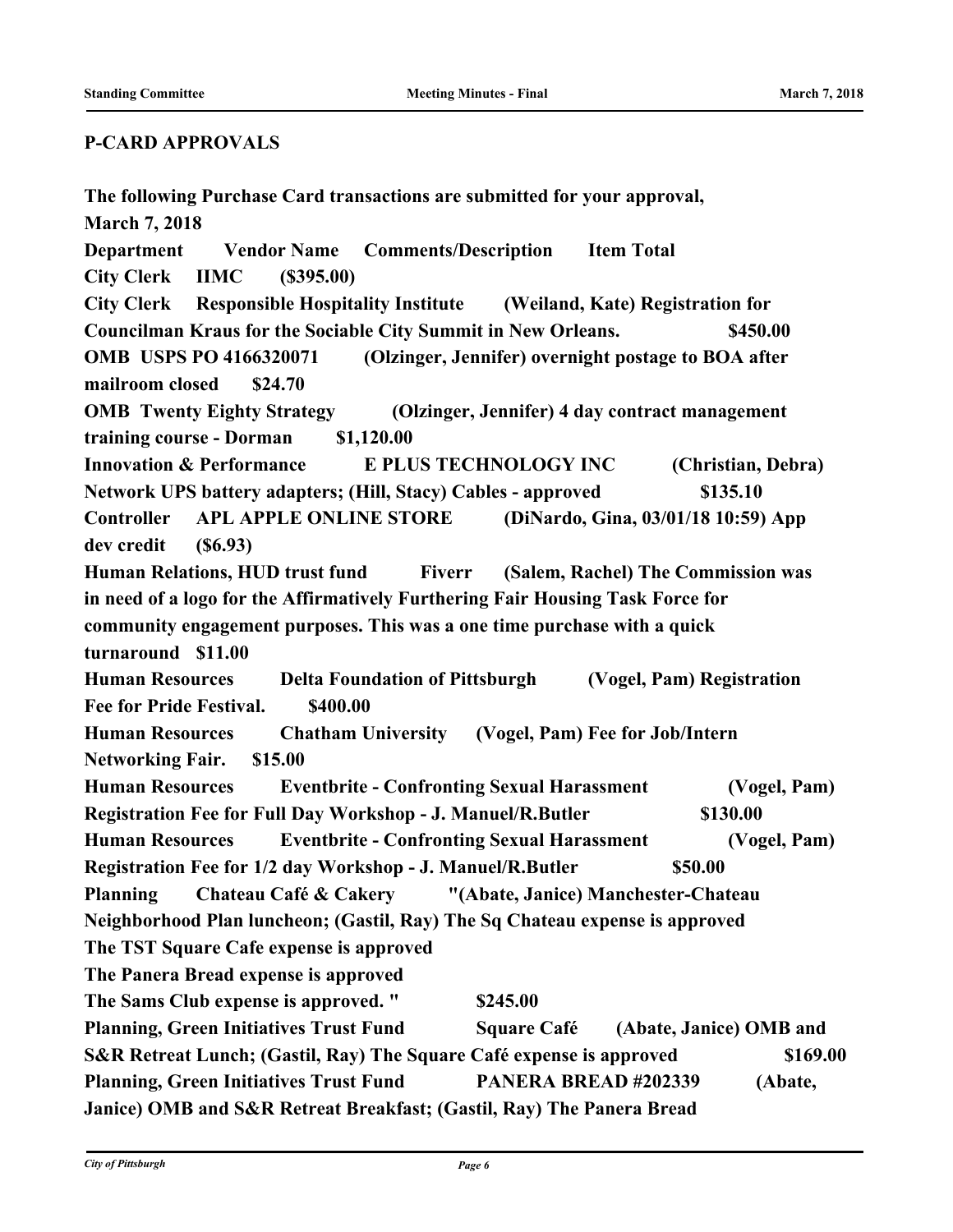**expense is approved \$87.98 Planning, Green Initiatives Trust Fund SAMSCLUB.COM (Abate, Janice) OMB and S&R Retreat Snacks/Drinks; (Gastil, Ray)The Sams Club expense is approved. \$99.84 Planning, Green Initiatives Trust Fund SAMSCLUB.COM (Abate, Janice) OMB and S&R Retreat Snacks/Drinks; (sales tax) (Gastil, Ray) The Sams Club expense is approved. \$2.79 PLI International Code Council, Inc (O'Neill, Elizabeth) Cole IPMC Test \$209.00 Public Safety-Special Events Trust Fund Betsy Ann Candies Inc (Katze, Brian) Payment for chocolates for Valentines On Ice. \$300.00 Public Safety-Special Events Trust Fund 4IMPRINT (McKenzie, Sheila) Payment for merchandise for the Great Race 2017 \$1,992.36 Police Aqua Filter Fresh, Inc (Wank, Lori Ann) Dolphin Pump for Academy - Off Aqua Filter contract \$25.00 Police Aqua Filter Fresh, Inc (Wank, Lori Ann) Case of cups, off contract Aqua Filter item \$206.25 Police Aqua Filter Fresh, Inc (Wank, Lori Ann) Case of cups - off Aqua Filter contract items \$161.25 Police IACP (Wank, Lori Ann) International Association of Chiefs of Police (IACP) 2018 Membership \$150.00 Police IN COMBAT SWAG, LLC (Nieves, Kathy) Mounted Patrol Patches \$1,020.30 Police IN COMBAT SWAG, LLC (Nieves, Kathy) Bomb Squad patches \$896.87 Fire Jones & Bartlett Learning (Anthony, Maxine) Books for firefighter recruit class \$2,144.25 Fire NFPA National Fire Protection Association (Anthony, Maxine) Updated fire and arson manuals \$832.45 Fire PANERA BREAD #202339 (Anthony, Maxine) Catering for Chiefs Meeting - charge was cancelled due to bad service. (\$532.51) Public Works, Administration Paypal - Pittsburgh Section ASCE (Bisnette, Doug) Training registration fee for DPW to attend class: Chlorides Impacts on Urban Land and Waterways.; DPW Admin. \$60.00 Public Works, Operations Sherrill, Inc (Bisnette, Doug) Operational Supplies for Forestry crews.; Forestry Division \$2,409.66 Public Works, Facilities Holt Ramsey Pump & Equipment (Bisnette, Doug)**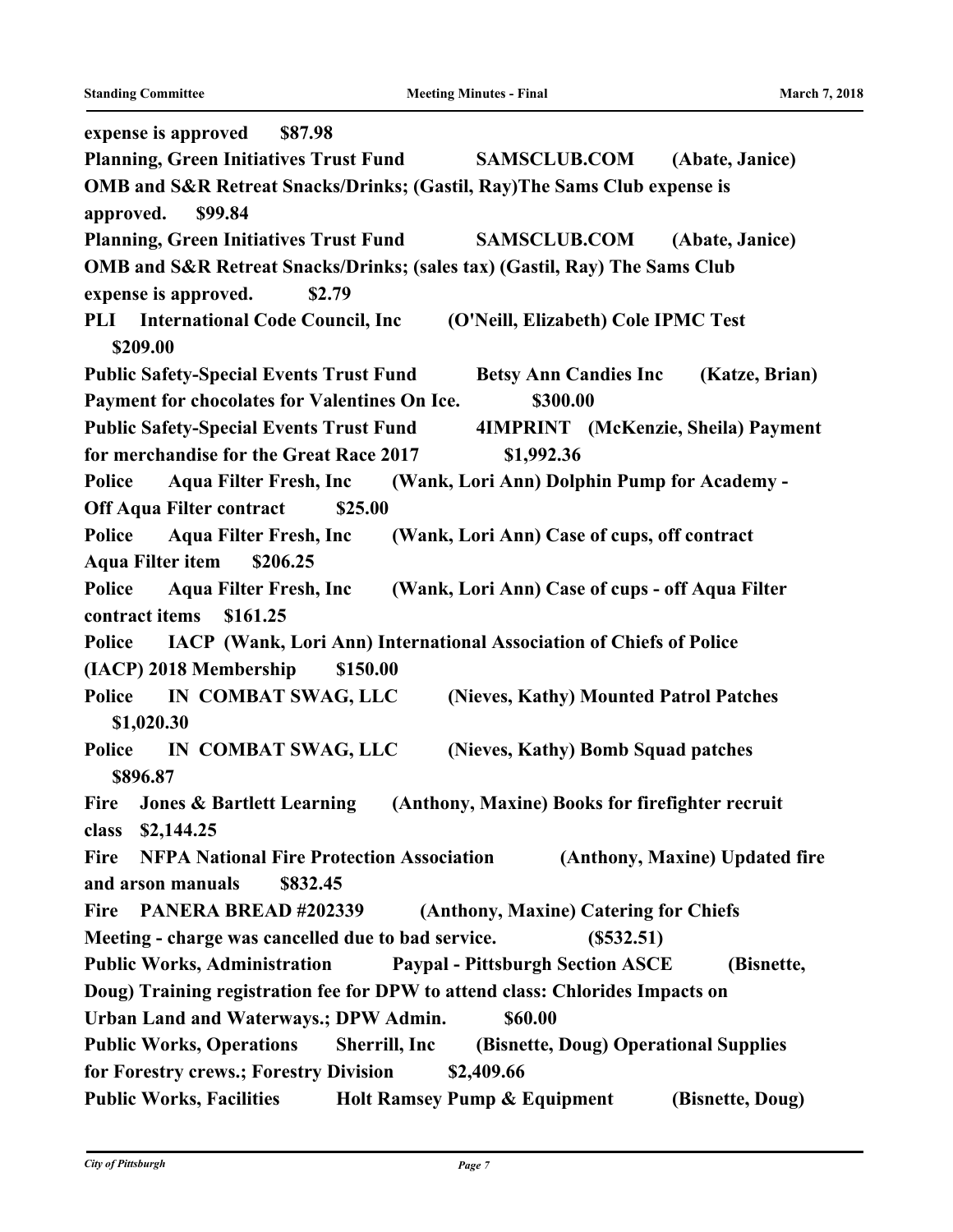**Replacement pump for restrooms at Vanucci Park - Facilities Maintenance \$1,981.00 Public Works, Facilities South Side Glass Co (Bisnette, Doug) One way glass for interview room Zone 2 Police - Facilities Maintenance \$105.63 Parks & Recreation American Red Cross (Stagger, Lona) Red Cross transaction completed for recertification #1 for current OBH Staff. \$165.00 Parks & Recreation Artist & Craftsman Supply (Burns, Nancy) Fabric and paper block printing ink supplies for first and second grade after school fiber arts program. \$90.32 Parks & Recreation GIANT-EAGLE #6379 (Sonnet, Rachel) Giant Eagle Receipt Magee Cooking Class \$34.16 Parks & Recreation Chapon's Greenhouse & Supply (Burns, Nancy) Winter bird feeder supplies for after school garden club that taught third and fourth grade students about biodegradable substances capable of being decomposed by bacteria or other living organisms. \$68.92 Parks & Recreation WALK 15 (Coyne, Jon) Walk 15 basic level instructor certification for Valarie Brewer \$99.00 Parks & Recreation Toms Fridays Market (Burns, Nancy) Raw suet for winter bird feeders for third and fourth grade after school garden club. \$6.51 Parks & Recreation SAMSCLUB #6678 (Burns, Nancy) Bulk oranges and raisins for biodegradable bird house for after school garden club. \$16.46 Parks & Recreation Pittsburgh Trophy Company (Rothhaar, Stephen) Mayor's Cup Engravings 2017 \$70.00 Parks & Recreation Balloons Instead (Burns, Nancy) Balloons for Black History PPS School Wide Assembly including community leaders and professionals sharing past, present and future messages to encourage and inspire youth. Guest Presenters included Pittsburgh Fire Fighters and Zone 6 Police Officers, District 9 Board Representative, and culturally relevant entrepreneurs and managers \$310.00 Parks & Recreation Third Generation of Pennsylvania (McKenzie, Sheila) payment for dept voice mail services \$341.00 Parks & Recreation LEFF-MARVIN CLEANER (Burns, Nancy) Dry cleaning of ceremonial black and gold bunting flags \$120.00**

**A motion was made to Approve. The motion carried.**

## **PUBLIC WORKS COMMITTEE, MRS. KAIL-SMITH, CHAIR**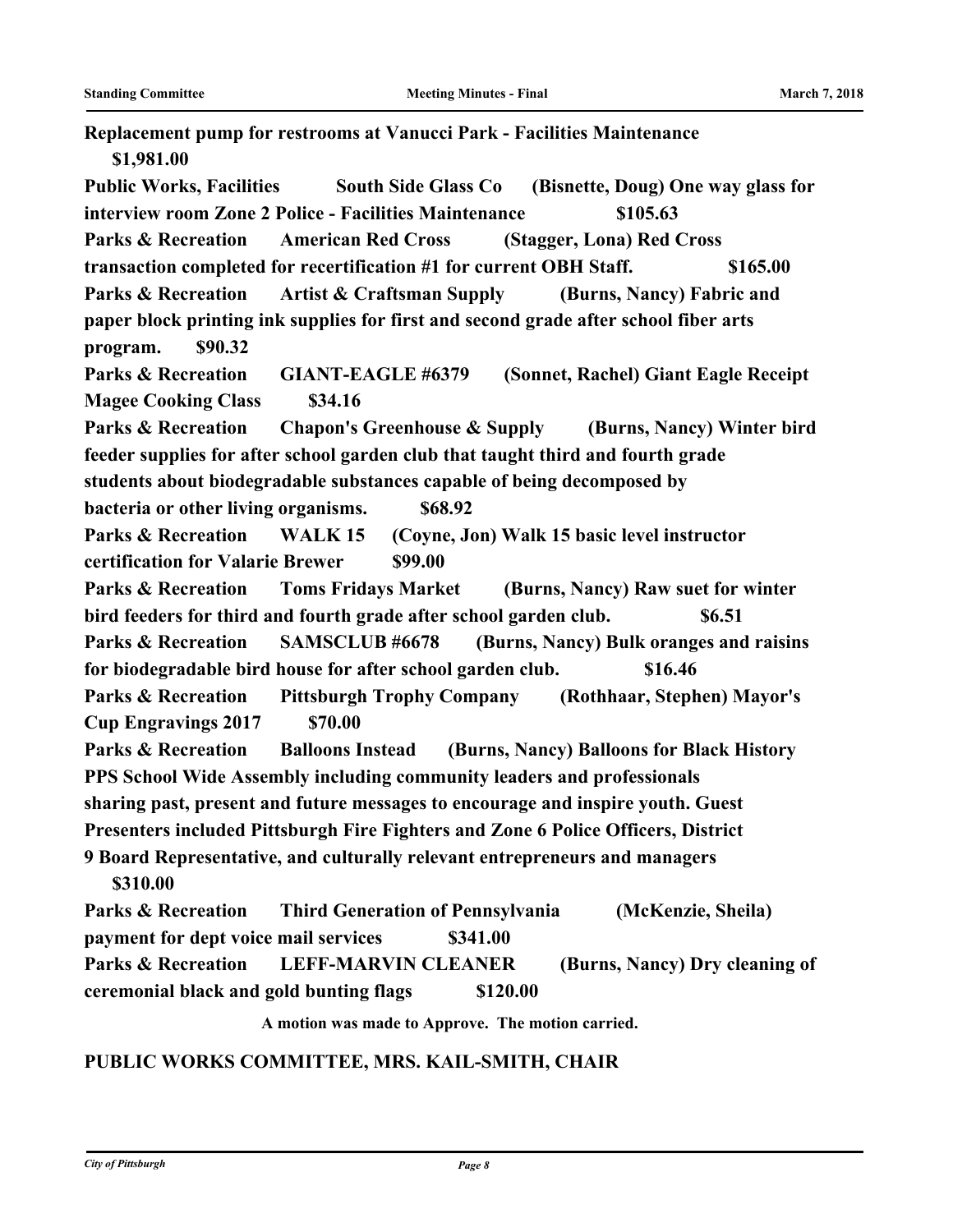#### **NEW PAPERS**

# [2018-0152](http://pittsburgh.legistar.com/gateway.aspx?m=l&id=/matter.aspx?key=22451) Resolution amending Resolution No. 797, effective December 28, 2017, entitled "adopting and approving the 2018 Capital Budget and the 2018 Community Development Block Grant Program, and the 2018 through 2023 Capital Improvement Program" by supplementing the 2018 City of Pittsburgh Street Resurfacing to be funded by a \$200,000 transfer from the Office of Management and Budget's Operating Budget.

#### **A motion was made that this matter be Affirmatively Recommended. The motion carried.**

[2018-0153](http://pittsburgh.legistar.com/gateway.aspx?m=l&id=/matter.aspx?key=22452) Resolution further amending Resolution No. 675 of 2008, effective January 29, 2009, as amended, entitled "Resolution adopting and approving the 2009 Capital Budget and the 2009 Community Development Block Grant Program; and approving the 2009 through 2013 Capital Improvement Program," by reducing AUTOMATED FUEL DISPENSING SYSTEM by \$7,048.00 and increasing STREET RESURFACING by \$7,048.00.

#### **A motion was made that this matter be Affirmatively Recommended. The motion carried.**

[2018-0154](http://pittsburgh.legistar.com/gateway.aspx?m=l&id=/matter.aspx?key=22453) Resolution further amending Resolution No. 768 of 2009, effective December 31, 2009, as amended, entitled Resolution adopting and approving the 2010 Capital Budget and the 2010 Community Development Block Grant Program; and approving the 2010 through 2014 Capital Improvement Program," by reducing NEIGHBORHOOD STREET IMPROVEMENTS by \$33,962.44 and increasing STREET RESURFACING by \$33,962.44.

#### **A motion was made that this matter be Affirmatively Recommended. The motion carried.**

[2018-0155](http://pittsburgh.legistar.com/gateway.aspx?m=l&id=/matter.aspx?key=22454) Resolution further amending Resolution No. 908 of 2010, effective January 1, 2011, as amended, entitled "Adopting and approving the 2011 Capital Budget and the 2011 Community Development Block Grant Program; and approving the 2011 through 2016 Capital Improvement Program," by reducing FIRE EQUIPMENT by \$55,591.48 and increasing STREET RESURFACING by \$55,591.48.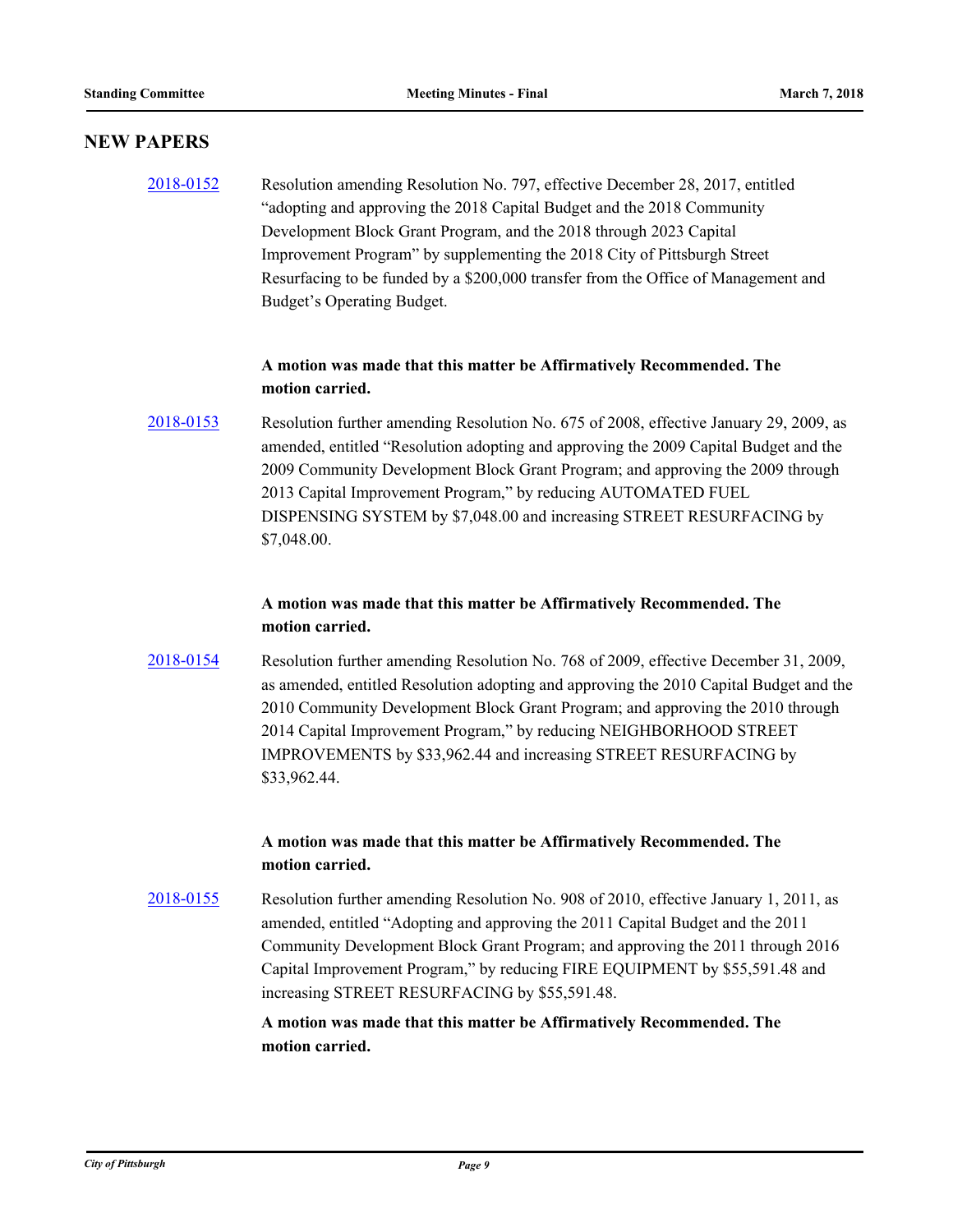[2018-0156](http://pittsburgh.legistar.com/gateway.aspx?m=l&id=/matter.aspx?key=22455) Resolution further amending Resolution No. 855 of 2011, effective December 29, 2011, as amended, entitled "Resolution adopting and approving the 2012 Capital Budget and the 2012 Community Development Block Grant Program; and approving the 2012 through 2017 Capital Improvement Program," by reducing SWIFT WATER RESCUE by \$58,185.00, PORTMAN SLOPE by \$24,724.31, and POLICE EQUIPMENT by \$6,684.70 and increasing STREET RESURFACING by \$89,594.01.

#### **A motion was made that this matter be Affirmatively Recommended. The motion carried.**

[2018-0157](http://pittsburgh.legistar.com/gateway.aspx?m=l&id=/matter.aspx?key=22456) Resolution further amending Resolution No. 772 of 2012, effective January 1, 2013, as amended, entitled "Resolution adopting and approving the 2013 Capital Budget and the 2013 Community Development Block Grant Program; and approving the 2013 through 2018 Capital Improvement Program," by reducing ELECTRONIC DAILY ACTIVITY SHEET by \$61,000.00 and PROPERTY MANAGEMENT by \$5,712.86 and increasing STREET RESURFACING by \$66,712.86.

#### **A motion was made that this matter be Affirmatively Recommended. The motion carried.**

[2018-0158](http://pittsburgh.legistar.com/gateway.aspx?m=l&id=/matter.aspx?key=22457) Resolution further amending Resolution No. 858 of 2014, effective January 1, 2015, as amended, entitled "Resolution adopting and approving the 2015 Capital Budget and the 2015 Community Development Block Grant Program; and approving the 2015 through 2020 Capital Improvement Program," by reducing PUBLIC WORKS RADIO REPLACEMENT by \$137,976.19, FUEL SYSTEM UPGRADE by \$84,000.00, HYDRAULIC RESCUE TOOL by \$25,440.00, AMMON POOL FILTER by \$14,182.44, and STREETSCAPE AND INTERSECTION RECONSTRUCTION by \$7,862.44 and increasing STREET RESURFACING by \$269,461.07.

### **A motion was made that this matter be Affirmatively Recommended. The motion carried.**

[2018-0159](http://pittsburgh.legistar.com/gateway.aspx?m=l&id=/matter.aspx?key=22458) Resolution further amending Resolution No. 816 of 2015, effective December 18, 2015, as amended, entitled "Resolution adopting and approving the 2016 Capital Budget and the 2016 Community Development Block Grant Program; and approving the 2016 through 2021 Capital Improvement Program," by reducing LOWER HETH'S RUN by \$75,599.09 and increasing STREET RESURFACING by \$75,599.09.

> **A motion was made that this matter be Held in the Committee on Public Works , due back by 3/14/2018. The motion carried.**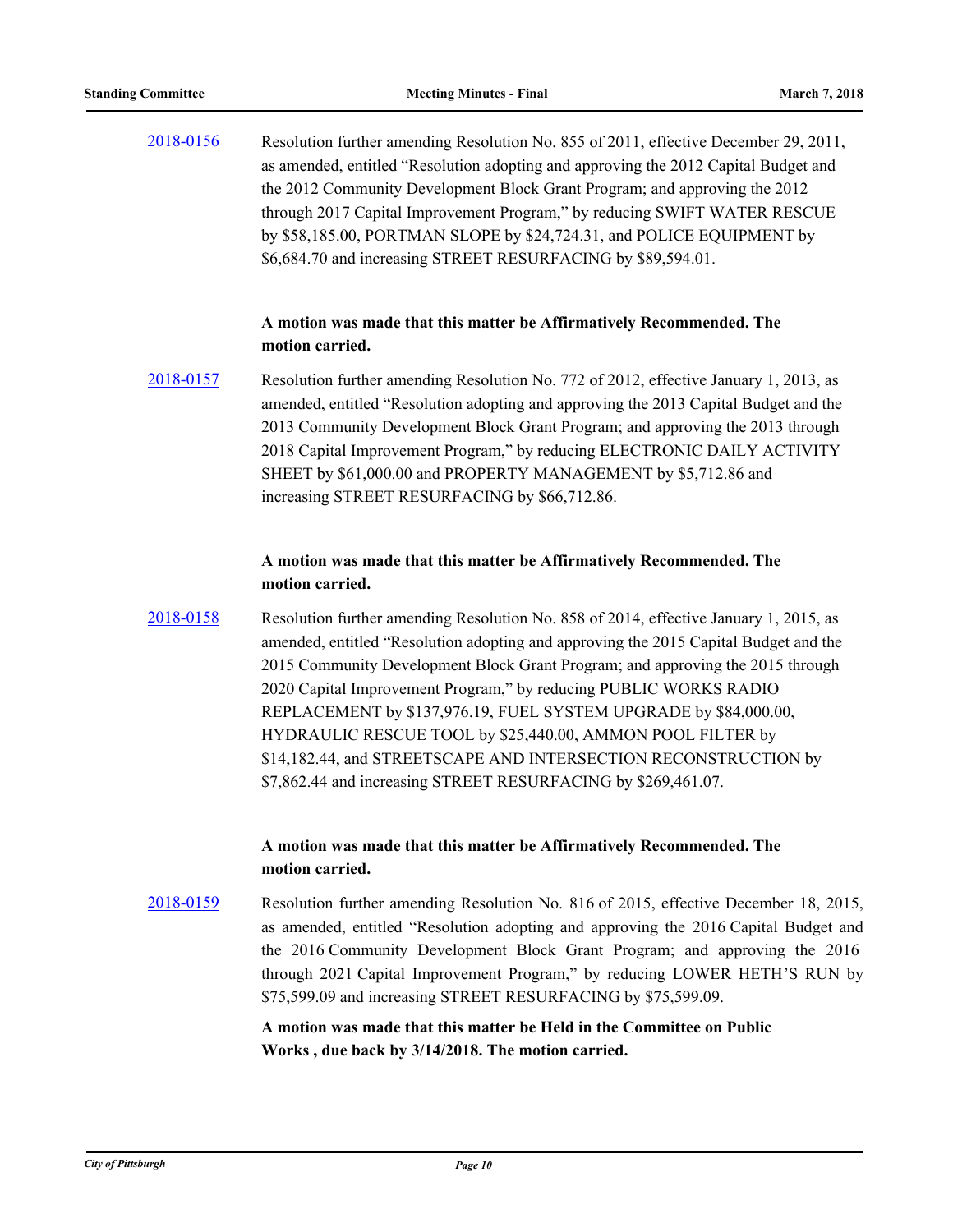| 2018-0199 | Resolution authorizing the Mayor and Director of the Department of Mobility and     |
|-----------|-------------------------------------------------------------------------------------|
|           | Infrastructure (DOMI) to execute relevant agreements to receive grant funding from  |
|           | the Heinz Endowments to provide operational support for DOMI as well as funding     |
|           | for equipment, research into mobility technology and applications, etc. and further |
|           | providing for an agreement and expenditures not to exceed TWO HUNDRED               |
|           | FIFTY THOUSAND (\$250,000.00) dollars for this stated purpose.                      |
|           |                                                                                     |

**A motion was made that this matter be Held in the Committee on Public Works , due back by 3/14/2018. The motion carried.**

# **INTERGOVERNMENTAL AFFAIRS COMMITTEE, MR. O'CONNOR, CHAIR**

#### **DEFERRED PAPERS**

[2018-0135](http://pittsburgh.legistar.com/gateway.aspx?m=l&id=/matter.aspx?key=22434) Resolution adopting Plan Revision to the City of Pittsburgh's Official Sewage Facilities Plan for Springway LLC for property located at 2330 Penn Avenue, Pittsburgh, PA 15222.

> **A motion was made that this matter be Held in the Committee on Intergovernmental Affairs, due back by 4/4/2018. The motion carried.**

#### **NEW PAPERS**

[2018-0161](http://pittsburgh.legistar.com/gateway.aspx?m=l&id=/matter.aspx?key=22460) Resolution authorizing the Urban Redevelopment Authority of Pittsburgh to submit an Application to the Pennsylvania Office of the Budget for a Redevelopment Assistance Capital Program grant of up to \$750,000 for the 119 Sixth Street Multiplex Development project. (Council District 6)

#### **A motion was made that this matter be Affirmatively Recommended. The motion carried.**

[2018-0162](http://pittsburgh.legistar.com/gateway.aspx?m=l&id=/matter.aspx?key=22461) Resolution authorizing a Cooperation Agreement or Agreements with the Urban Redevelopment Authority of Pittsburgh in connection with the URA's application for a Redevelopment Assistance Capital Program grant of up to \$750,000 for the 119 Sixth Street Multiplex Development project. (Council District 6)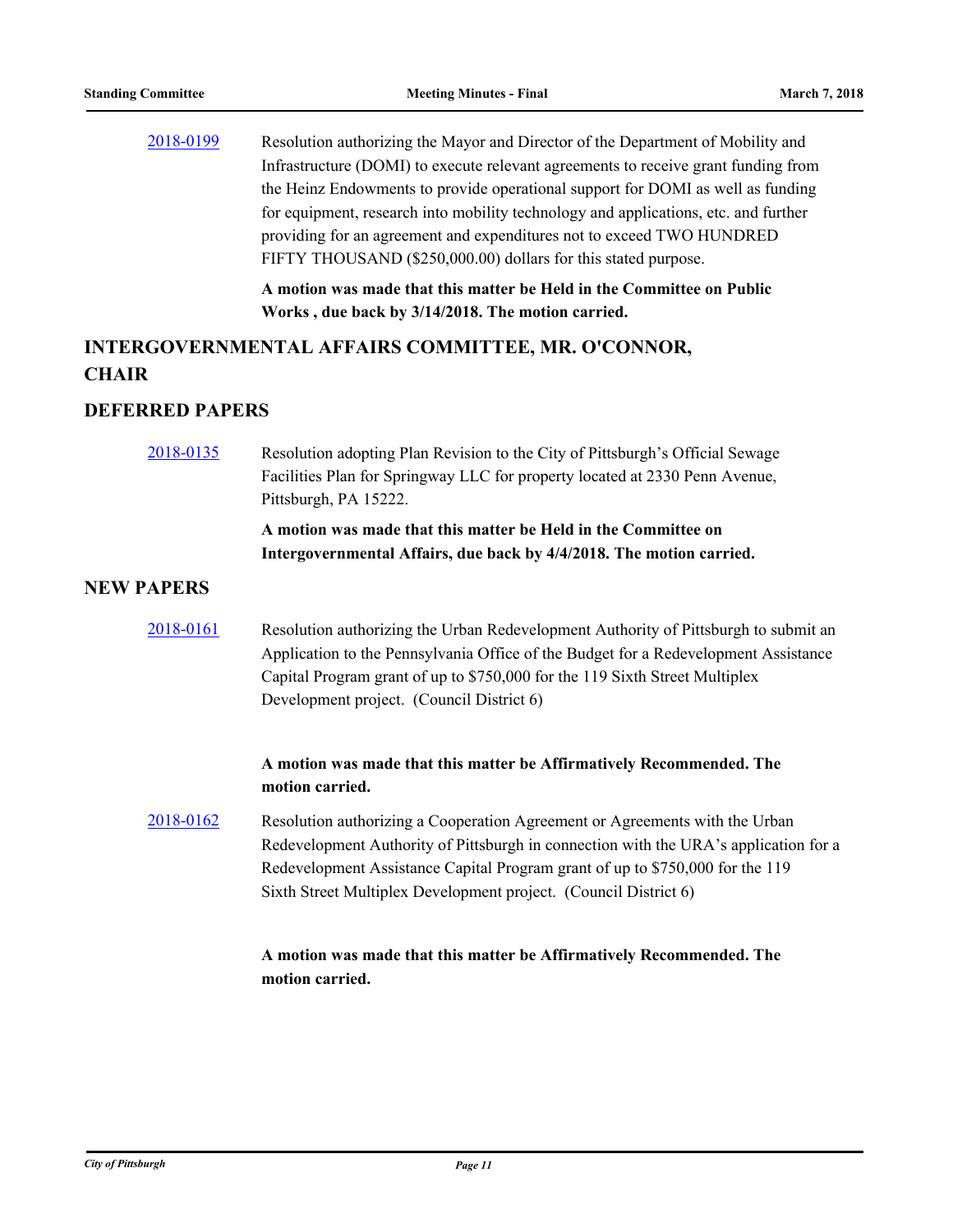| 2018-0165 | Resolution authorizing the Urban Redevelopment Authority of Pittsburgh to submit an |
|-----------|-------------------------------------------------------------------------------------|
|           | Application to the Pennsylvania Office of the Budget for a Redevelopment Assistance |
|           | Capital Program grant of up to \$500,000 for the Carnegie Science Center Expansion  |
|           | project. (Council District 6)                                                       |

[2018-0166](http://pittsburgh.legistar.com/gateway.aspx?m=l&id=/matter.aspx?key=22465) Resolution authorizing a Cooperation Agreement or Agreements with the Urban Redevelopment Authority of Pittsburgh in connection with the URA's application for a Redevelopment Assistance Capital Program grant of up to \$500,000 for the Carnegie Science Center Expansion project. (Council District 6)

## **A motion was made that this matter be Affirmatively Recommended. The motion carried.**

[2018-0167](http://pittsburgh.legistar.com/gateway.aspx?m=l&id=/matter.aspx?key=22466) Resolution authorizing the Urban Redevelopment Authority of Pittsburgh to submit an Application to the Pennsylvania Office of the Budget for a Redevelopment Assistance Capital Program grant of up to \$500,000 for the Center for Victims project. (Council District 3)

## **A motion was made that this matter be Affirmatively Recommended. The motion carried.**

[2018-0168](http://pittsburgh.legistar.com/gateway.aspx?m=l&id=/matter.aspx?key=22467) Resolution authorizing a Cooperation Agreement or Agreements with the Urban Redevelopment Authority of Pittsburgh in connection with the URA's application for a Redevelopment Assistance Capital Program grant of up to \$500,000 for the Center for Victims project. (Council District 3)

## **A motion was made that this matter be Affirmatively Recommended. The motion carried.**

[2018-0169](http://pittsburgh.legistar.com/gateway.aspx?m=l&id=/matter.aspx?key=22468) Resolution authorizing the Urban Redevelopment Authority of Pittsburgh to submit an Application to the Pennsylvania Office of the Budget for a Redevelopment Assistance Capital Program grant of up to \$500,000 for the Duquesne University Rockwell Hall: Fourth Floor Renovation project. (Council District 6)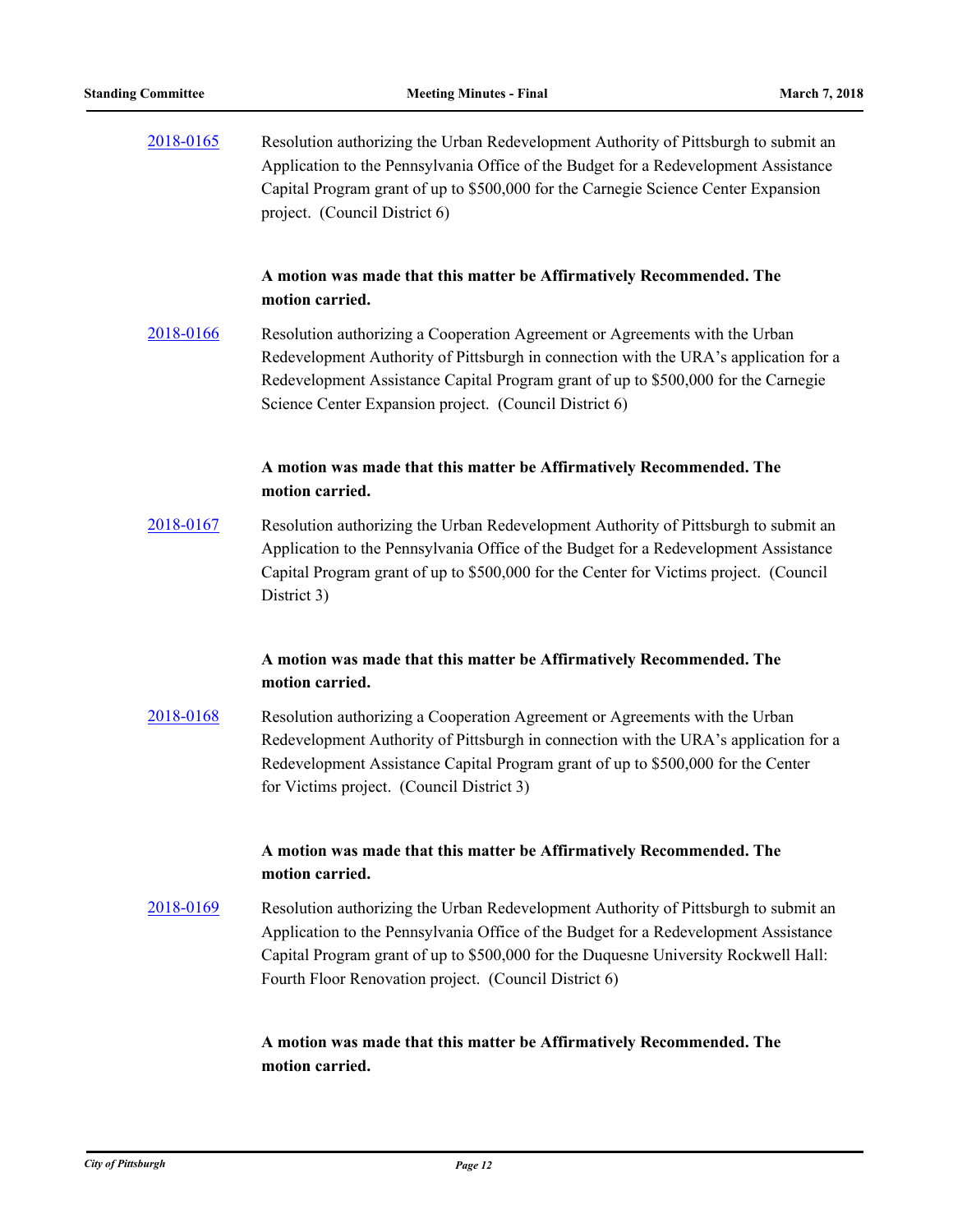| 2018-0170 | Resolution authorizing a Cooperation Agreement or Agreements with the Urban          |
|-----------|--------------------------------------------------------------------------------------|
|           | Redevelopment Authority of Pittsburgh in connection with the URA's application for a |
|           | Redevelopment Assistance Capital Program grant of up to \$500,000 for the            |
|           | Duquesne University Rockwell Hall: Fourth Floor Renovation project. (Council         |
|           | District $6$ )                                                                       |

[2018-0171](http://pittsburgh.legistar.com/gateway.aspx?m=l&id=/matter.aspx?key=22470) Resolution authorizing the Urban Redevelopment Authority of Pittsburgh to submit an Application to the Pennsylvania Office of the Budget for a Redevelopment Assistance Capital Program grant of up to \$1,000,000 for the Homewood Coliseum project. (Council District 9)

#### **A motion was made that this matter be Affirmatively Recommended. The motion carried.**

[2018-0172](http://pittsburgh.legistar.com/gateway.aspx?m=l&id=/matter.aspx?key=22471) Resolution authorizing a Cooperation Agreement or Agreements with the Urban Redevelopment Authority of Pittsburgh in connection with the URA's application for a Redevelopment Assistance Capital Program grant of up to \$1,000,000 for the Homewood Coliseum project. (Council District 9)

# **A motion was made that this matter be Affirmatively Recommended. The motion carried.**

[2018-0173](http://pittsburgh.legistar.com/gateway.aspx?m=l&id=/matter.aspx?key=22472) Resolution authorizing the Urban Redevelopment Authority of Pittsburgh to submit an Application to the Pennsylvania Office of the Budget for a Redevelopment Assistance Capital Program grant of up to \$1,000,000 for the Intensive Care Patient Rooms at CHP project. (Council District 7)

# **A motion was made that this matter be Affirmatively Recommended. The motion carried.**

[2018-0174](http://pittsburgh.legistar.com/gateway.aspx?m=l&id=/matter.aspx?key=22473) Resolution authorizing a Cooperation Agreement or Agreements with the Urban Redevelopment Authority of Pittsburgh in connection with the URA's application for a Redevelopment Assistance Capital Program grant of up to \$1,000,000 for the Intensive Care Patient Rooms at CHP project. (Council District 7)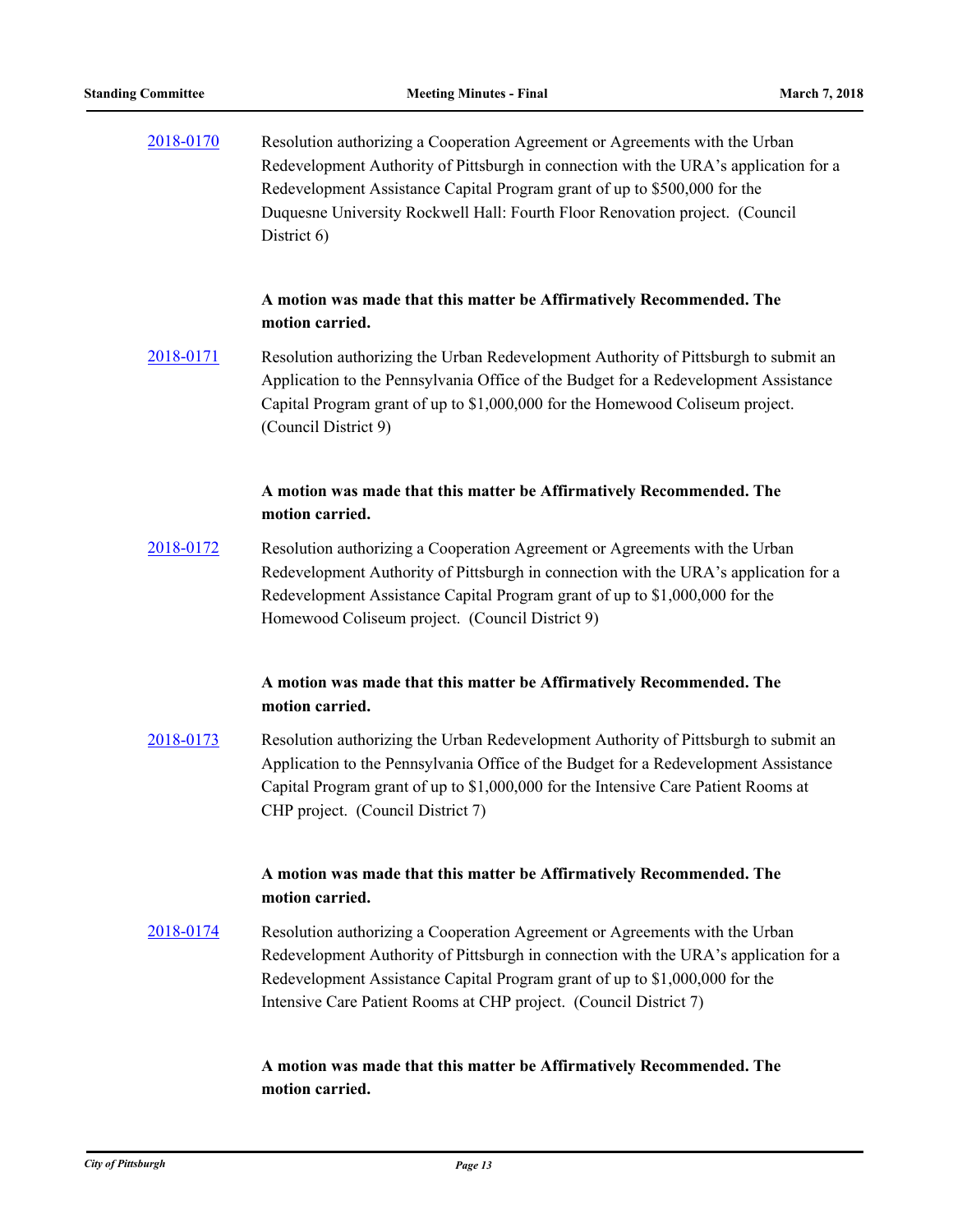| 2018-0175 | Resolution authorizing the Urban Redevelopment Authority of Pittsburgh to submit an |
|-----------|-------------------------------------------------------------------------------------|
|           | Application to the Pennsylvania Office of the Budget for a Redevelopment Assistance |
|           | Capital Program grant of up to \$500,000 for the JHHA Memory Care project.          |
|           | (Council District 5)                                                                |

[2018-0176](http://pittsburgh.legistar.com/gateway.aspx?m=l&id=/matter.aspx?key=22475) Resolution authorizing a Cooperation Agreement or Agreements with the Urban Redevelopment Authority of Pittsburgh in connection with the URA's application for a Redevelopment Assistance Capital Program grant of up to \$500,000 for JHHA Memory Care project. (Council District 5)

## **A motion was made that this matter be Affirmatively Recommended. The motion carried.**

[2018-0177](http://pittsburgh.legistar.com/gateway.aspx?m=l&id=/matter.aspx?key=22476) Resolution authorizing the Urban Redevelopment Authority of Pittsburgh to submit an Application to the Pennsylvania Office of the Budget for a Redevelopment Assistance Capital Program grant of up to \$1,000,000 for the Larimer School Redevelopment project. (Council District 9)

# **A motion was made that this matter be Affirmatively Recommended. The motion carried.**

[2018-0178](http://pittsburgh.legistar.com/gateway.aspx?m=l&id=/matter.aspx?key=22477) Resolution authorizing a Cooperation Agreement or Agreements with the Urban Redevelopment Authority of Pittsburgh in connection with the URA's application for a Redevelopment Assistance Capital Program grant of up to \$1,000,000 for the Larimer School Redevelopment project. (Council District 9)

# **A motion was made that this matter be Affirmatively Recommended. The motion carried.**

[2018-0179](http://pittsburgh.legistar.com/gateway.aspx?m=l&id=/matter.aspx?key=22478) Resolution authorizing the Urban Redevelopment Authority of Pittsburgh to submit an Application to the Pennsylvania Office of the Budget for a Redevelopment Assistance Capital Program grant of up to \$1,000,000 for the Larimer/East Liberty Park project. (Council District 9)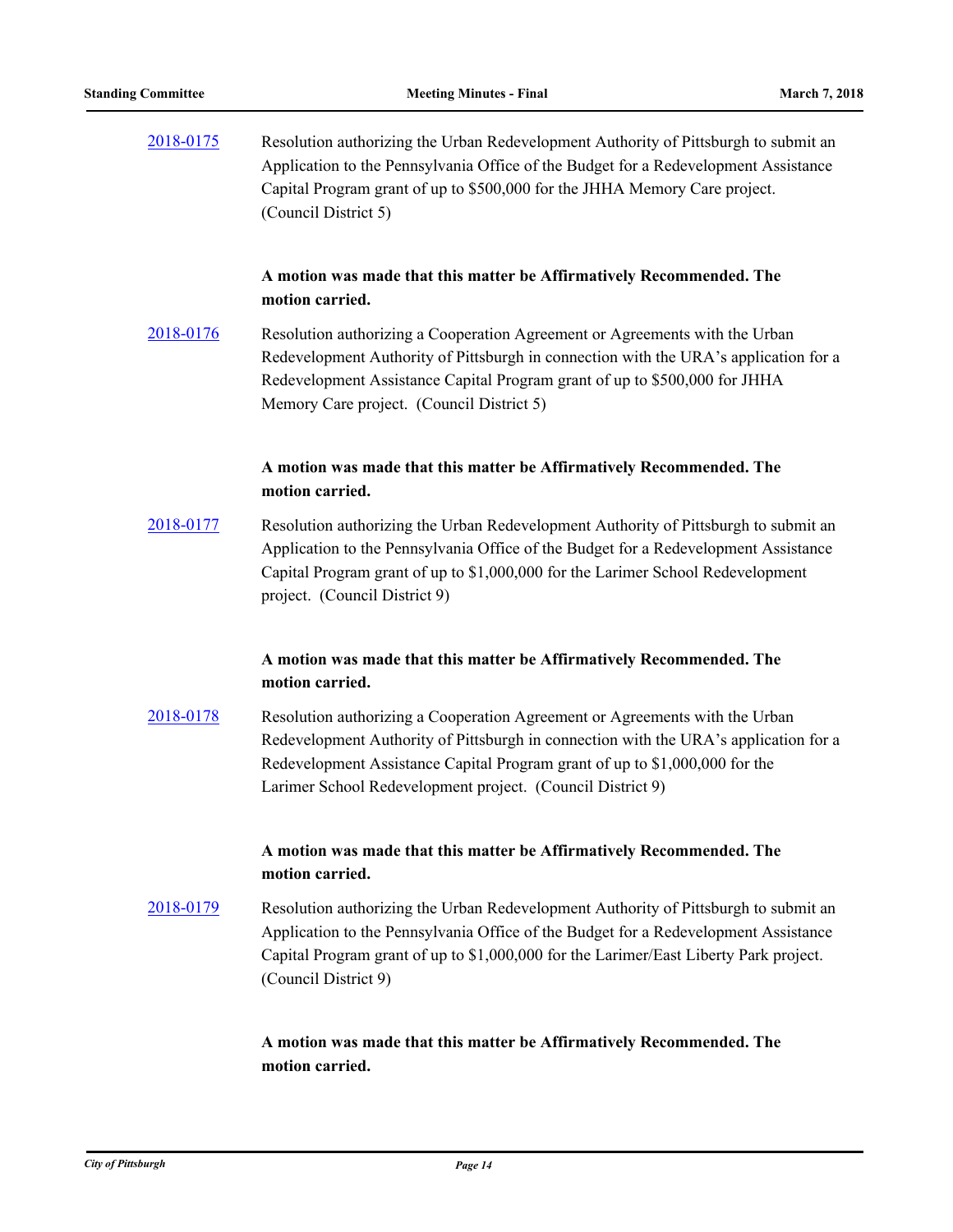| 2018-0180 | Resolution authorizing a Cooperation Agreement or Agreements with the Urban          |
|-----------|--------------------------------------------------------------------------------------|
|           | Redevelopment Authority of Pittsburgh in connection with the URA's application for a |
|           | Redevelopment Assistance Capital Program grant of up to \$1,000,000 for the          |
|           | Larimer/East Liberty Park project. (Council District 9)                              |

[2018-0181](http://pittsburgh.legistar.com/gateway.aspx?m=l&id=/matter.aspx?key=22480) Resolution authorizing the Urban Redevelopment Authority of Pittsburgh to submit an Application to the Pennsylvania Office of the Budget for a Redevelopment Assistance Capital Program grant of up to \$2,000,000 for the Moxy Hotel & Lofts project. (Council District 6)

## **A motion was made that this matter be Affirmatively Recommended. The motion carried.**

[2018-0182](http://pittsburgh.legistar.com/gateway.aspx?m=l&id=/matter.aspx?key=22481) Resolution authorizing a Cooperation Agreement or Agreements with the Urban Redevelopment Authority of Pittsburgh in connection with the URA's application for a Redevelopment Assistance Capital Program grant of up to \$2,000,000 for the Moxy Hotel & Lofts project. (Council District 6)

# **A motion was made that this matter be Affirmatively Recommended. The motion carried.**

[2018-0183](http://pittsburgh.legistar.com/gateway.aspx?m=l&id=/matter.aspx?key=22482) Resolution authorizing the Urban Redevelopment Authority of Pittsburgh to submit an Application to the Pennsylvania Office of the Budget for a Redevelopment Assistance Capital Program grant of up to \$500,000 for the Multi-media Studio project. (Council District 7)

# **A motion was made that this matter be Affirmatively Recommended. The motion carried.**

[2018-0184](http://pittsburgh.legistar.com/gateway.aspx?m=l&id=/matter.aspx?key=22483) Resolution authorizing a Cooperation Agreement or Agreements with the Urban Redevelopment Authority of Pittsburgh in connection with the URA's application for a Redevelopment Assistance Capital Program grant of up to \$500,000 for Multi-media Studio project. (Council District 7)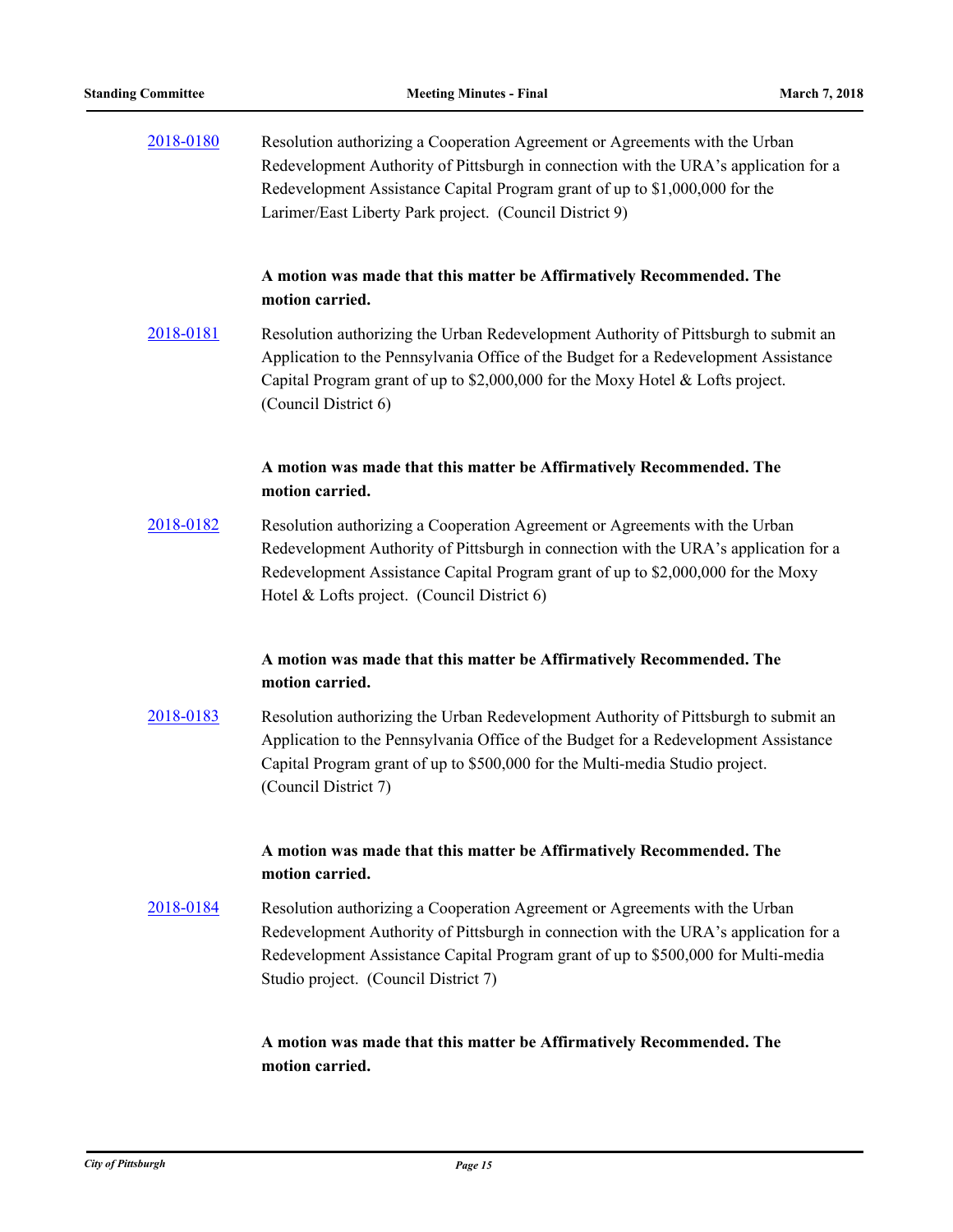| 2018-0185 | Resolution authorizing the Urban Redevelopment Authority of Pittsburgh to submit an<br>Application to the Pennsylvania Office of the Budget for a Redevelopment Assistance<br>Capital Program grant of up to \$1,000,000 for the Almono-Hazelwood Mill 19<br>Redevelopment Phase II project. (Council District 5)                   |
|-----------|-------------------------------------------------------------------------------------------------------------------------------------------------------------------------------------------------------------------------------------------------------------------------------------------------------------------------------------|
|           | A motion was made that this matter be Affirmatively Recommended. The<br>motion carried.                                                                                                                                                                                                                                             |
| 2018-0186 | Resolution authorizing a Cooperation Agreement or Agreements with the Urban<br>Redevelopment Authority of Pittsburgh in connection with the URA's application for a<br>Redevelopment Assistance Capital Program grant of up to \$1,000,000 for the<br>Almono-Hazelwood Mill 19 Redevelopment Phase II project. (Council District 5) |
|           | A motion was made that this matter be Affirmatively Recommended. The<br>motion carried.                                                                                                                                                                                                                                             |
| 2018-0187 | Resolution authorizing the Urban Redevelopment Authority of Pittsburgh to submit an<br>Application to the Pennsylvania Office of the Budget for a Redevelopment Assistance<br>Capital Program grant of up to \$1,000,000 for the Museum Lab, Children's Museum<br>of Pittsburgh project. (Council District 1)                       |
|           | A motion was made that this matter be Affirmatively Recommended. The<br>motion carried.                                                                                                                                                                                                                                             |
| 2018-0188 | Resolution authorizing a Cooperation Agreement or Agreements with the Urban<br>Redevelopment Authority of Pittsburgh in connection with the URA's application for a<br>Redevelopment Assistance Capital Program grant of up to \$1,000,000 for the<br>Museum Lab, Children's Museum of Pittsburgh project. (Council District 1)     |
|           | A motion was made that this matter be Affirmatively Recommended. The<br>motion carried.                                                                                                                                                                                                                                             |
| 2018-0189 | Resolution authorizing the Urban Redevelopment Authority of Pittsburgh to submit an<br>Application to the Pennsylvania Office of the Budget for a Redevelopment Assistance<br>Capital Program grant of up to \$500,000 for the Susquehanna Street Phase 2<br>project. (Council District 9)                                          |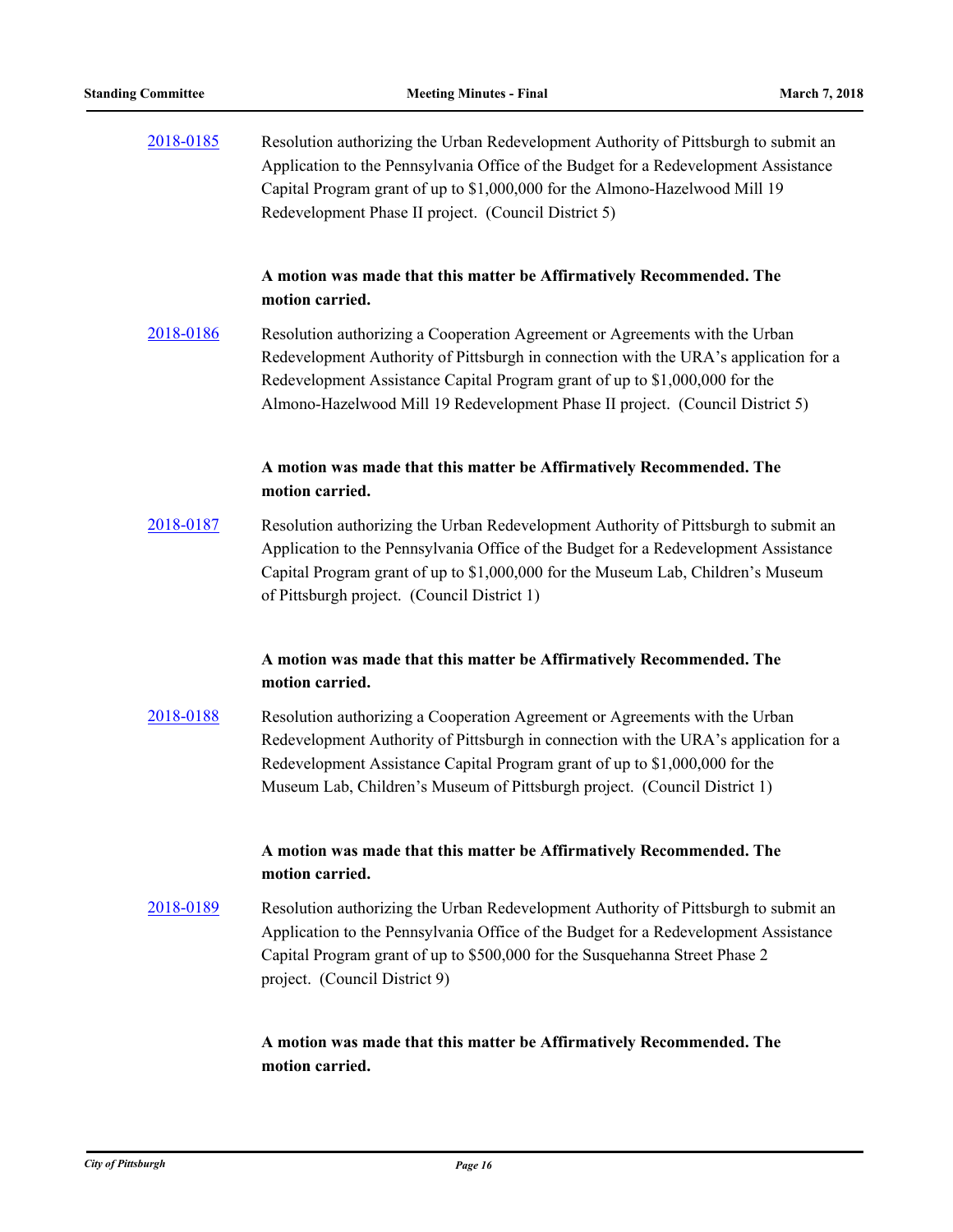| 2018-0190 | Resolution authorizing a Cooperation Agreement or Agreements with the Urban          |
|-----------|--------------------------------------------------------------------------------------|
|           | Redevelopment Authority of Pittsburgh in connection with the URA's application for a |
|           | Redevelopment Assistance Capital Program grant of up to \$500,000 for the            |
|           | Susquehanna Street Phase 2 project. (Council District 9)                             |

[2018-0191](http://pittsburgh.legistar.com/gateway.aspx?m=l&id=/matter.aspx?key=22490) Resolution authorizing the Urban Redevelopment Authority of Pittsburgh to submit an Application to the Pennsylvania Office of the Budget for a Redevelopment Assistance Capital Program grant of up to \$1,500,000 for the Heinz Buildings Redevelopment project. (Council District 1)

#### **A motion was made that this matter be Affirmatively Recommended. The motion carried.**

[2018-0192](http://pittsburgh.legistar.com/gateway.aspx?m=l&id=/matter.aspx?key=22491) Resolution authorizing a Cooperation Agreement or Agreements with the Urban Redevelopment Authority of Pittsburgh in connection with the URA's application for a Redevelopment Assistance Capital Program grant of up to \$1,500,000 for the Heinz Buildings Redevelopment project. (Council District 1)

## **A motion was made that this matter be Affirmatively Recommended. The motion carried.**

[2018-0193](http://pittsburgh.legistar.com/gateway.aspx?m=l&id=/matter.aspx?key=22492) Resolution approving Execution of a Contract for Disposition by Sale of Land by and between the Urban Redevelopment Authority of Pittsburgh and Manchester Citizens Corporation, October Real Estate Holdings, LLC and Uncle Ray's Real Estate, LLC, or a related entity to be formed for the Sale of Block 22-K, Lots 38 and 39, (1715 and 1717 Fulton Street) in the 21st Ward of the City of Pittsburgh, (Council District No. 6 - Residential Housing).

#### **A motion was made that this matter be Affirmatively Recommended. The motion carried.**

[2018-0194](http://pittsburgh.legistar.com/gateway.aspx?m=l&id=/matter.aspx?key=22493) Resolution approving Execution of a Contract for Disposition by Sale of Land by and between the Urban Redevelopment Authority of Pittsburgh and Denise Wilson for the Sale of Block 10-H, Lot 182, in the 5th Ward of the City of Pittsburgh - Council District No. (531 Morgan Street - Sideyard)